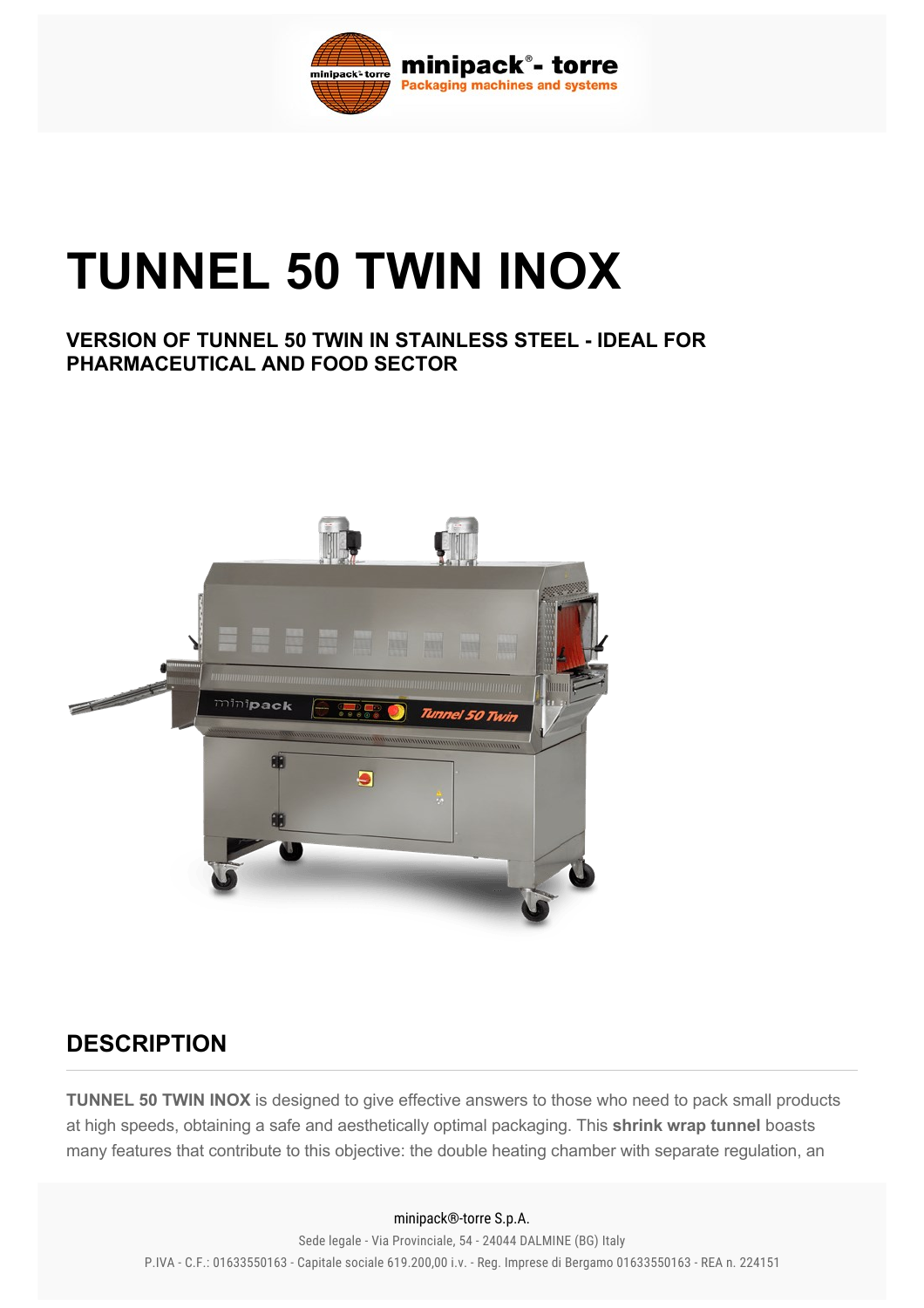

exceptional capacity of thermal insulation, the high speed of passage and retraction are all the qualities that make TUNNEL 50 TWIN INOX a perfect packaging machine to meet every need of packaging with extreme efficacy. The version entirely made of stainless steel is ideal for the needs of the food and pharmaceutical sector.

## **TECHNICAL FEATURES**

| <b>Electrical power supply</b> | V  | 200/208/220/380/415 |
|--------------------------------|----|---------------------|
| Phase                          | ph | 3                   |
| <b>MAx power installed</b>     | kW | 13.2                |
| MAX product size               | mm | 400x190x lg.1140    |
| Machine dimensions             | mm | 2130x800x h.1460    |
| Machine weight<br>(net/gross)  | kg | 260/318             |
| Tunnel inlet dimensions        | mm | 450x210             |

minipack®-torre shall not be held liable for typos or printing errors in this catalogue. It also reserves the right to make changes to the specified features without prior notice. All trademarks are property of their respective owners and are hereby acknowledged.

## **TECHNICAL DRAWING**



#### minipack®-torre S.p.A.

P.IVA - C.F.: 01633550163 - Capitale sociale 619.200,00 i.v. - Reg. Imprese di Bergamo 01633550163 - REA n. 224151 Sede legale - Via Provinciale, 54 - 24044 DALMINE (BG) Italy